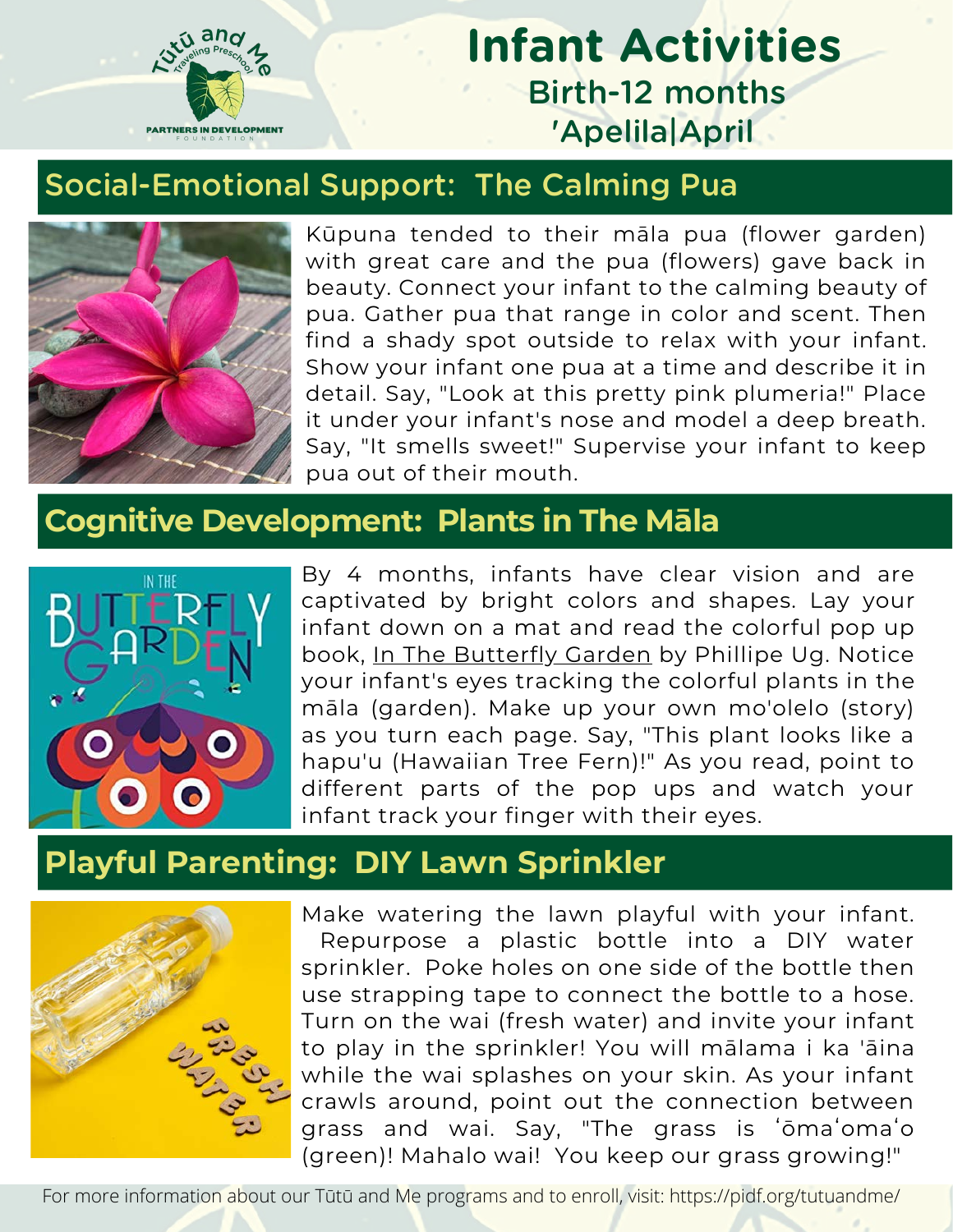

## **Toddler Activities** 12-24 months 'Apelila|April

### **Social-Emotional Support: Let's Pili!**



Hawaiians used pili grass to build durable homes that protected them from the shifts in weather. The word pili means to "stick together" and is also used as a metaphor for a close connection to someone you love. Make a sticky grass sensory bin for your toddler to explore by mixing cornstarch, water and plastic Easter grass together. If your toddler is hesitant to touch the interesting texture, wiggle your own fingers in it to show them it's safe and okay to touch. Say, "We pili just like this grass!"

#### **Cognitive Development: Making Puka for 'Uala**



'Uala (sweet potato) was a canoe plant and continues to be a healthy source of food for many who live in Hawai'i. Plant 'uala to help supplement what you purchase from the store. Instead of buying a shovel, have your toddler help you search for a small branch with blunt edges to use as an o'o (Hawaiian digging stick). Have your toddler kōkua (help) with planting the 'uala by making puka (holes) in the soil. Using your own resources to garden and grow food helps mālama i ka āina!

#### **Playful Parenting: Make Pretend Mahina and Kalo**



Hawaiians planted crops based on moon phases. Planting kalo (taro) on certain kūkahi moons helped the plant grow upright. Kū means to rise! Make a playful connection between the mahina (moon) and planting with your toddler through pretend play. Catch your toddler's attention by creating a moon shape with your arms and say, "I am the mahina! The mahina helps the kalo kū! Show me how to kū! Stretch your arms up high! So big!" Take turns being the mahina and the kalo!

For more information about our Tūtū and Me programs and to enroll, visit: https://pidf.org/tutuandme/